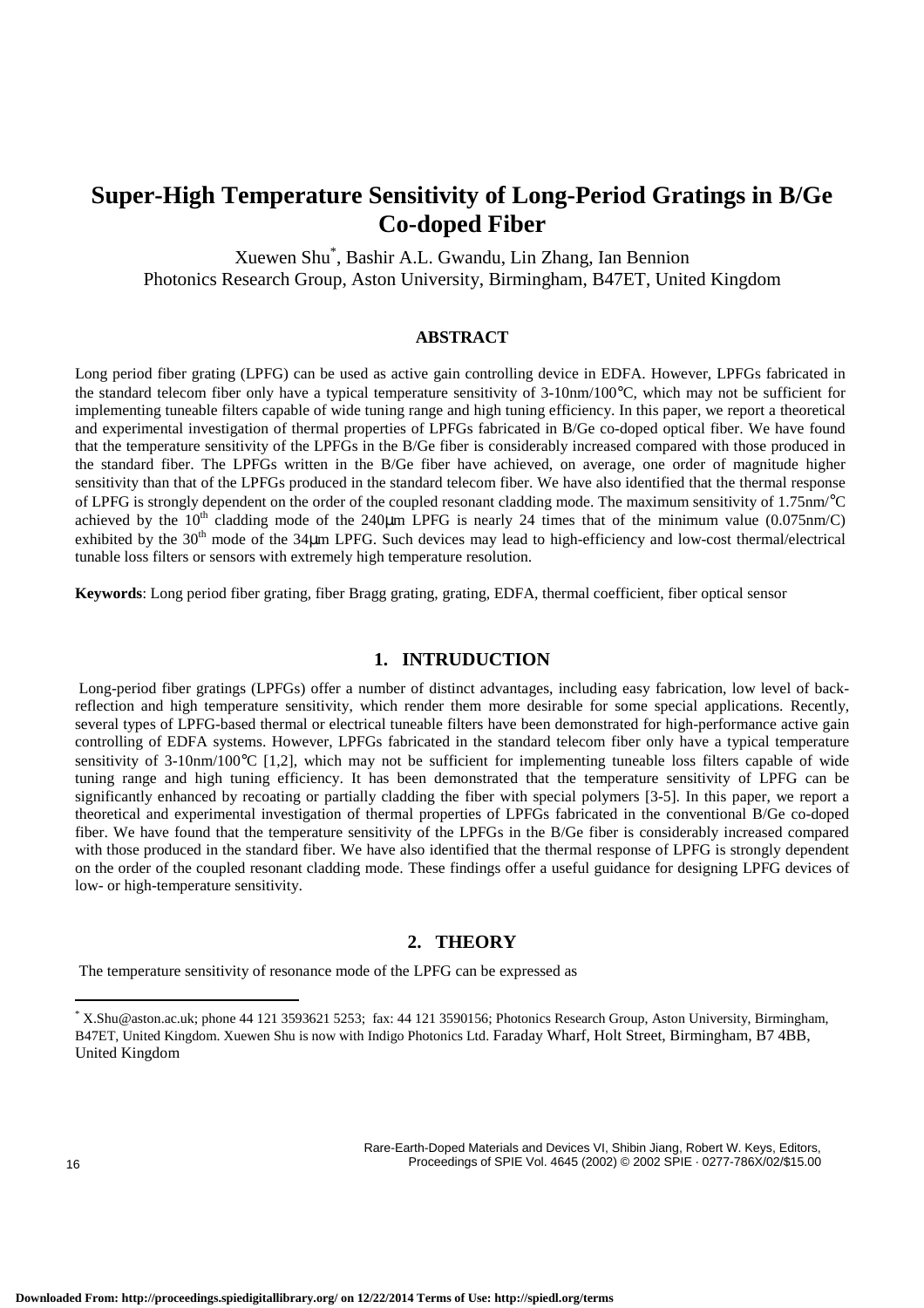$$
\frac{d\lambda_{res}}{dT} = \lambda_{res} \cdot \gamma \cdot (\alpha + \Gamma) \tag{1}
$$

where γ describes the waveguide dispersion and Γ describes the temperature dependence of the waveguide dispersion. They are defined as

$$
\gamma = \frac{d\lambda_{res}}{n_{co}^{eff} - n_{cl,m}^{eff}}
$$
 and 
$$
\Gamma = \frac{\xi_{co}n_{co}^{eff} - \xi_{cl}n_{cl,m}^{eff}}{n_{co}^{eff} - n_{cl,m}^{eff}}
$$
 (2)

where  $\xi_{co}$  and  $\xi_{cl}$  are the thermo-optic coefficients of the core and cladding material, respectively, and  $\alpha$  is the thermal expansion coefficient of the fiber. In general,  $\alpha \ll \Gamma$  is true for the silica-based fibers. According to eqn. 1, the temperature sensitivity is predominately determined by the term of the product  $\gamma \cdot \Gamma$ . Using the weakly guiding approximation method [6], we calculated the γ and Γ for a set of LPFGs of various periods for λ*res* =1500nm and the results versus the first thirty modes are plotted in fig. 1. It is interesting to know from this figure that γ appears to have large values and changes sign from positive to negative in the region near the  $10<sup>th</sup>$  and  $11<sup>th</sup>$  modes, while  $\Gamma$  always remains negative and  $\Gamma$  decreases with the mode order. It is thus clear that the sign combination of γ and Γ will lead to positive temperature coefficients for the modes of high orders (m≥11) and negative coefficients for the modes of low orders (m≤10). The magnitude combination of  $\gamma$  and  $\Gamma$  will lead to two maximums of  $|\gamma \cdot \Gamma|$  for  $10^{th}$  and  $11^{th}$  modes, consequently giving two super-high temperature sensitivity modes. Although the calculation was for a defined wavelength, the operation wavelengths of these two sensitive modes can be tailored by changing the period size of the grating. Hence, it is possible to design LPFG possessing a cladding mode in the required operation wavelength range with the order close to the sensitive regime.

### **3. EXPERIMENT AND RESULTS**

In order to experimentally investigated the dependence of the thermal response on the cladding mode order, seven LPFGs with small, medium and large periods were UV inscribed using amplitude masks and a pulsed frequency quadrupled YAG laser in the conventional B/Ge co-doped fiber without hydrogenation. After exposure, all the gratings were annealed to stabilise their optical properties. Then, their spectral profiles were examined at room temperature using a broadband LED and an optical spectrum analyser (OSA) with a resolution of 0.1nm. The resonant wavelengths of these modes with their corresponding mode orders and grating periods are listed in table 1.

The thermal response of the LPFGs was characterised by heating them from  $0^{\circ}$ C to  $60^{\circ}$ C with an incremental step of 10°C using a temperature controllable thermoelectric cooler. The resonance wavelength shifts against temperature for all the seven LPFGs are plotted in fig.2, showing two interesting principal trends which are in excellent agreement with the theoretical analysis. The first is that as temperature increases, the resonances of the low-order cladding modes from LPFGs with periods of 240, 325, 400 and 550µm blue-shift towards shorter wavelengths, showing possessing negative thermal coefficients, whereas the resonances of the high-order modes of the LPFGs with periods of 110, 78 and 34µm red-shift towards longer wavelengths, corresponding to the positive thermal coefficients. Secondly, the thermal-induced resonance shift rate increases as the mode order increases in the blue-shift regime, but it decreases in the red-shift regime. Apart from the 240µm LPFG, the thermal responses of all the other six gratings exhibit a linear characteristic. We have evaluated the temperature sensitivity ( ∆λ*res /* ∆*T* ) for each grating using the linear regression fitting technique and the results are also listed in table 1. It is evident from table 1 that the LPFGs written in the B/Ge fiber have achieved, on average, one order of magnitude higher sensitivity than that of the LPFGs produced in the standard telecom fiber. However, the maximum sensitivity of 1.75nm/°C achieved by the  $10<sup>th</sup>$  cladding mode of the 240 $\mu$ m LPFG is nearly 24 times that of the minimum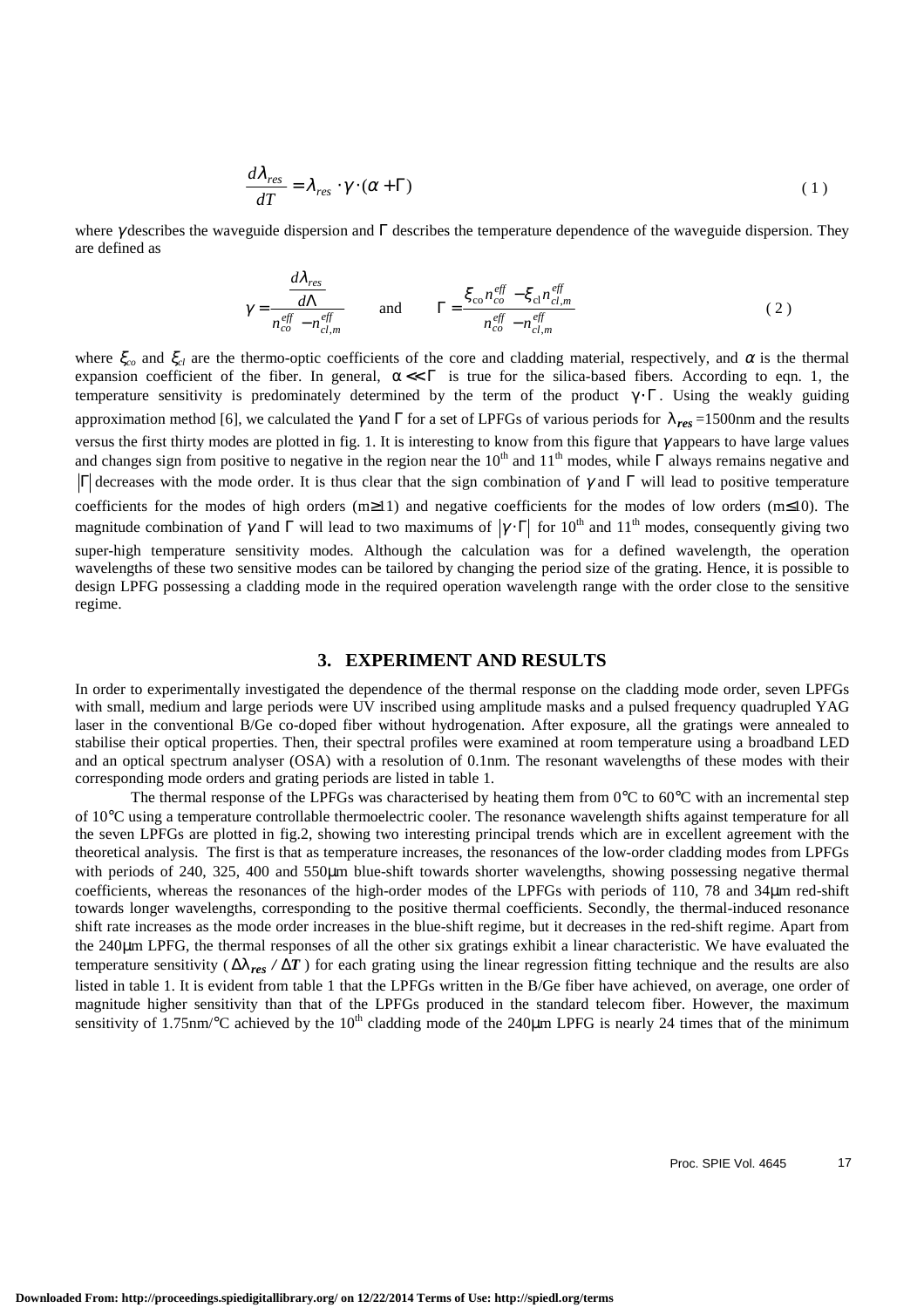value (0.075nm/C) exhibited by the  $30<sup>th</sup>$  mode of the 34 $\mu$ m LPFG. This clearly indicates that the thermal response of the LPFGs is strongly dependent on the order of the cladding mode.

Although the thermal response of the 240 $\mu$ m LPFG over the entire temperature range (10-60 $^{\circ}$ C) is highly non-linear, the temperature sensitivity achieved by this grating is super-high. This suggests that the 10th cladding mode of this grating belongs to the sensitive regime. In the experiment, this grating was carefully re-characterised for the temperature range just from 0°C to 10°C. A total of –27.5nm wavelength shift was obtained for such a small thermal tuning range, achieving an sensitivity of 2.75nm/°C, which is notably higher than its average value of 1.75nm/°C, and even more than three times that of the LPFGs with the sensitivity enhanced by the special polymers [3,4]. The fact that such a large wavelength shift obtainable over such a small temperature range could lead to realisation of practical LPFG-based broadband tunable loss filters of high tuning efficiency using low-cost electric/thermal controller. It is also worthy to pointed out that if such an LPFG is use as thermal sensor interrogated by a 0.1nm-resolution OSA, the sensitivity of 2.75nm/°C could offer a temperature resolution as high as 0.036°C.

In order to explain the non-linear thermal response of the super-sensitive LPFG, we have calculated  $d\lambda_{res}$  /  $dT$  as a function of the mode order for three different resonance wavelengths -1450nm, 1500nm and 1550nm- and the results are presented in fig.3. Clearly, the 10<sup>th</sup> and 11<sup>th</sup> modes are the most sensitive modes, but  $d\lambda_{res}/dT$  increases for the 10<sup>th</sup> mode whereas decreases for the  $11<sup>th</sup>$  mode when the wavelength increases. As a result, when the  $10<sup>th</sup>$  mode blue-shifts as temperature increases, we expect the blue-shift rate decreases, which is again in excellent agreement with the observation in the experiment.

# **4. CONCLUSIONS**

In summary, we have theoretically and experimentally investigated the thermal properties of the LPFGs which were UV written in the conventional B/Ge co-doped fiber. It has been identified that the temperature sensitivity of LPFGs can be remarkably enhanced by utilising B/Ge fiber and choosing resonant cladding modes associated with the sensitive regime. A maximum of wavelength shift of 27.5nm has been achieved from only 10°C change in temperature by an LPFG of 240 $\mu$ m period. Such a large wavelength shift obtainable over such a small temperature range could lead to realisation of practical LPFG-based devices, such as broadband tunable loss filters of high tuning efficiency at very low costs. We also anticipate that such LPFGs could be use as thermal sensors capable of extremely high temperature resolution. For example, if a 0.1nm-resolution OSA is used to detect temperature encoded wavelength shift, the sensitivity of 2.75nm/°C could offer a temperature resolution as high as 0.036°C.

#### **ACKNOLEDGEMENTS**

This work was carried out with support of the UK EPSRC research grant.

### **REFERENCES**

- 1. A.M. Vengsarkar, P.J. Lemaire, J.B. Judkins, V. Bhatia, T. Erdogan, and J.E. Sipe, "Long-period fiber gratings as band-rejection filters," J. Lightwave Technol., vol. 14, no. 1, pp. 58-64, 1996.
- 2. V.Bhatia and A.M. Vengsarkar, "Optical fiber long-period grating sensors," Opt. Lett., vol. 21, no. 9, pp.692-694, 1996.

18 Proc. SPIE Vol. 4645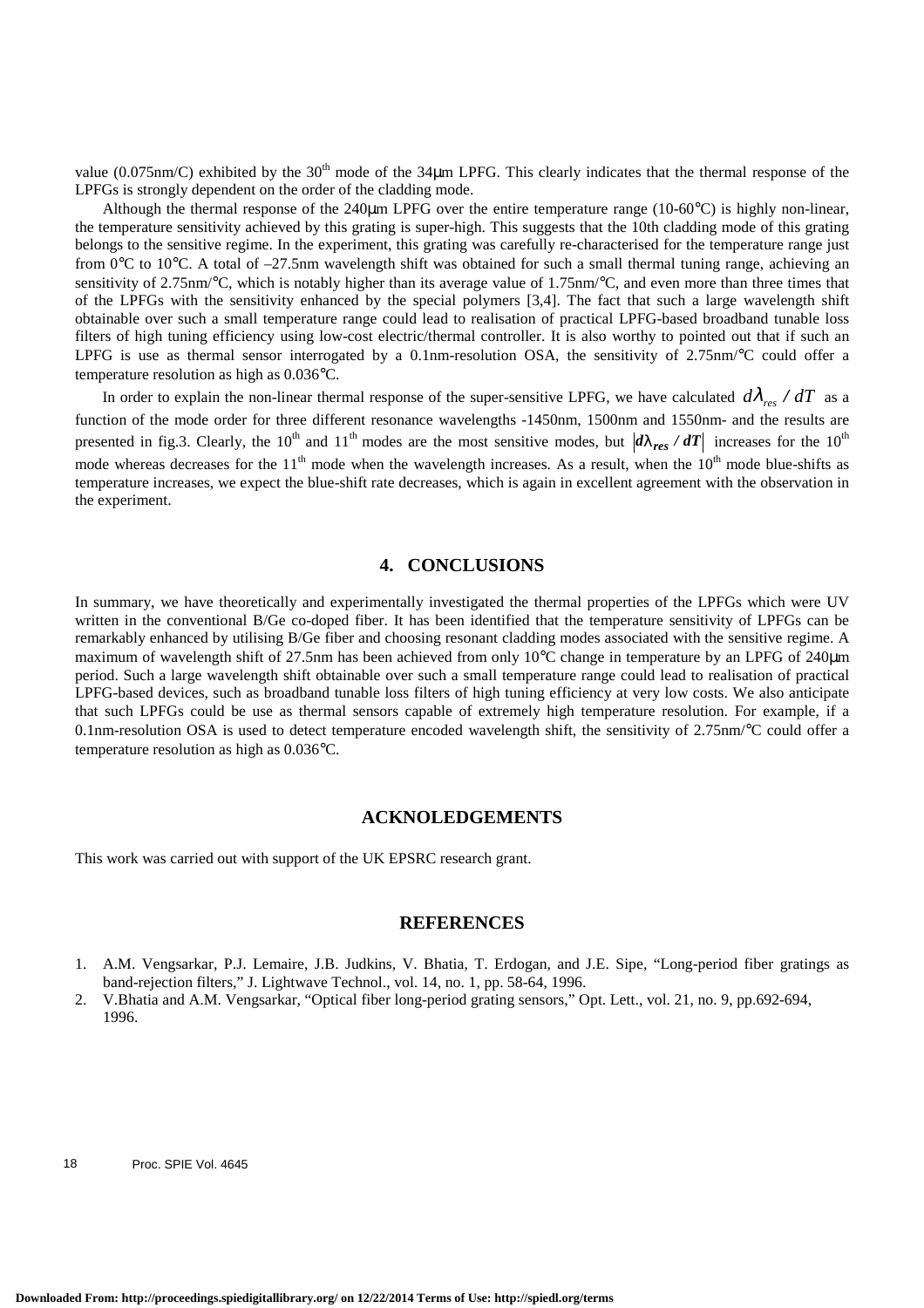- 3. A.A. Abramov, B.J. Eggleton, J.A. Rogers, R.P. Espindola, A. Hale, R.S. Windeler, and T.A. Strasser, "Electrically tunable efficient broad-band fiber filter," IEEE Photon. Technol. Lett., vol.11, no. 4, pp. 445-447, 1999.
- 4. A.A. Abramov, A. Hale, R.S. Windeler, and T.A. Strasser, "Widely tunable long-period fiber gratings," Electron. Lett., vol. 35, no. 1, pp. 81-82, 1999.
- 5. C.G. Atherton, A.L. Steele, and J.E. Hoad, "Resonance conditions of long-period gratings in temperature sensitive polymer ring optical fiber," IEEE Photon. Technol. Lett., vol.12 no. 1, pp. 65-67, 2000.
- 6. M.J. Adams, An introduction to optical waveguides, John Weley & Sons, Chichester, 1981.



Fig.1 Calculated γ and Γ for the first thirty resonant cladding modes in B/Ge codoped fiber.

# Table 1

| $\Lambda(\mu m)$ | $\lambda$ res (nm) | Mode order | $d\lambda/dT$ (nm/°C) |
|------------------|--------------------|------------|-----------------------|
|                  |                    |            |                       |
| 550              | 1492.4             |            | $-0.369$              |
| 400              | 1524.0             |            | $-0.493$              |
| 325              | 1467.0             |            | $-0.579$              |
| 240              | 1530.1             |            | $-1.75*$              |

+0.377 +0.212 +0.075

Characteristics of LPFGs fabricated in B/Ge codoped photosensitive fiber.

\*Averaged value in the range of 0-60°C

1523.8 1442.7 1502.0

110 78 34